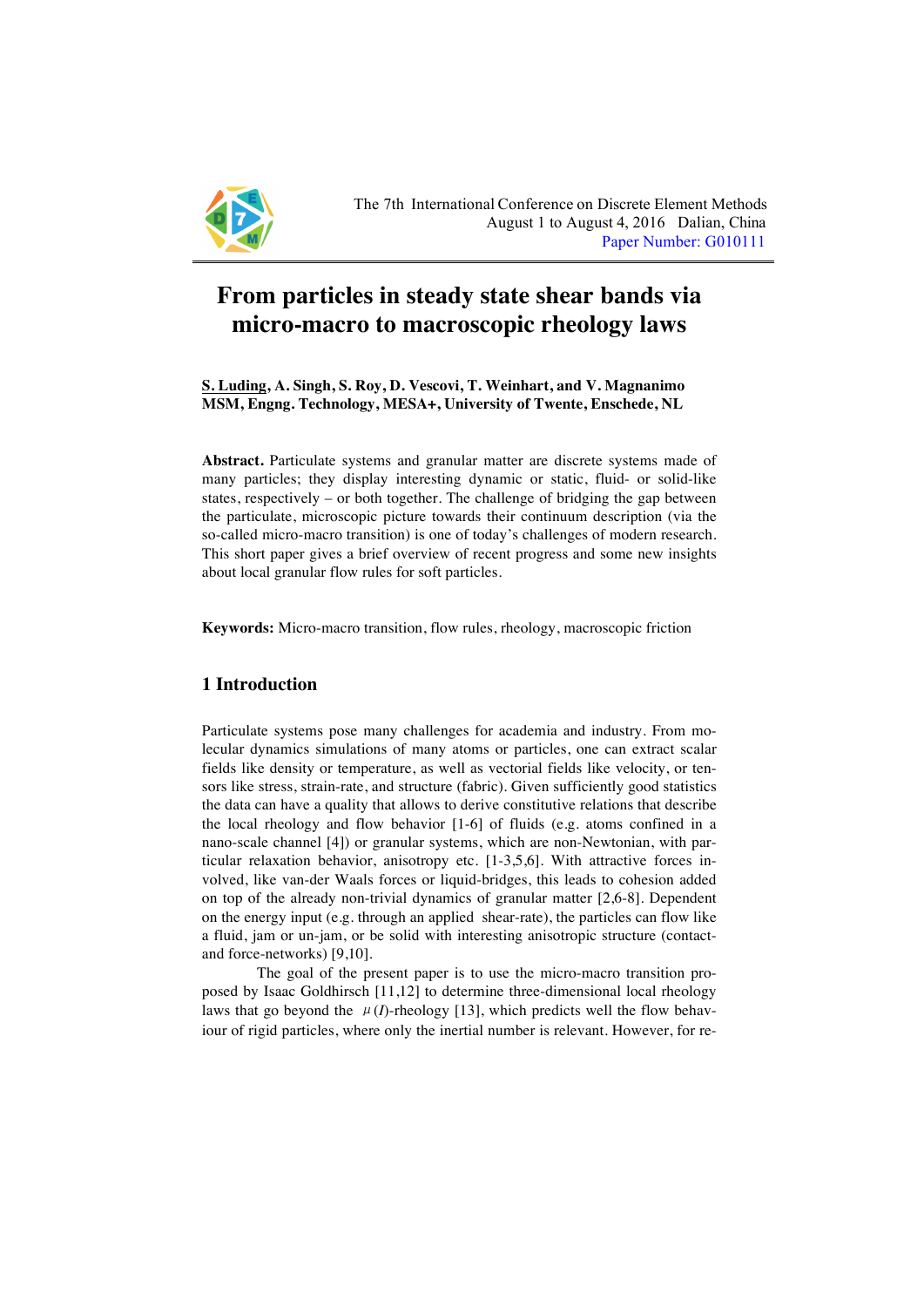al particles also the confining stress (softness) has to be taken into account as control parameter, as presented below. Additionally relevant parameters are not discussed in this study, namely cohesiveness and granular temperature or fluidity.

#### **2 Phenomenology**

Isaac Goldhirsch  $\left[3,11,12\right]$ . Macroscopic data can be obtained as functions of par-In granular systems, the interplay between strain, stress and anisotropy can lead to dilatancy that is only one of the interesting micro-mechanical mechanisms related to the 'memory' of the packing. Starting from a dense packing, shear motion is only possible if the grains "unlock" from their dense arrangement. Shearing for long time, the initial state is forgotten and a steady state (sometimes referred to as critical state) is reached. The evolution of the steady state anisotropy (micro-structure) is independent from the direction-dependency ("anisotropy") of stress, both in rates as well as in principal directions, i.e., tensorial eigen-system orientations [3- 5]. In steady state, a certain proportionality and relative orientation establishes, which is subject of ongoing research. Thus, particulate systems behave in various ways like a non-Newtonian fluid [3,4], as observed by modern particle simulations, from which all the macroscopic scalar, vectorial, and tensorial fields can be obtained [3-7]. The micro-macro transition translates the information about particle positions, velocities and forces into the continuum fields density, displacement (gradient) structure, and stress, using smoothing and time-averaging (in stready state). In a particular geometry, i.e., the split bottom ring shear cell, see Fig. 1, the fields are functions of the height and the radial distance from the symmetry axis, so that a wide range of local densities, strain-rates and pressures are covered. Having available this information from the micro-macro transition, the next step is to formulate general, local constitutive relations that allow to predict the systems flow behaviour in inhomogeneous systems [5,7-9]. Similar methods and approaches can also be applied to solid-like systems [10] – all are based on the original ideas of coarse-graining from micro-to-macro [11,12], following the ideas of ticle- and contact-properties like particle sizes, stiffness, friction as well as system parameters like the external shear-rate.



Fig. 1 Schematic plot of the ring-shear cell with the relevant geometry parameters.

g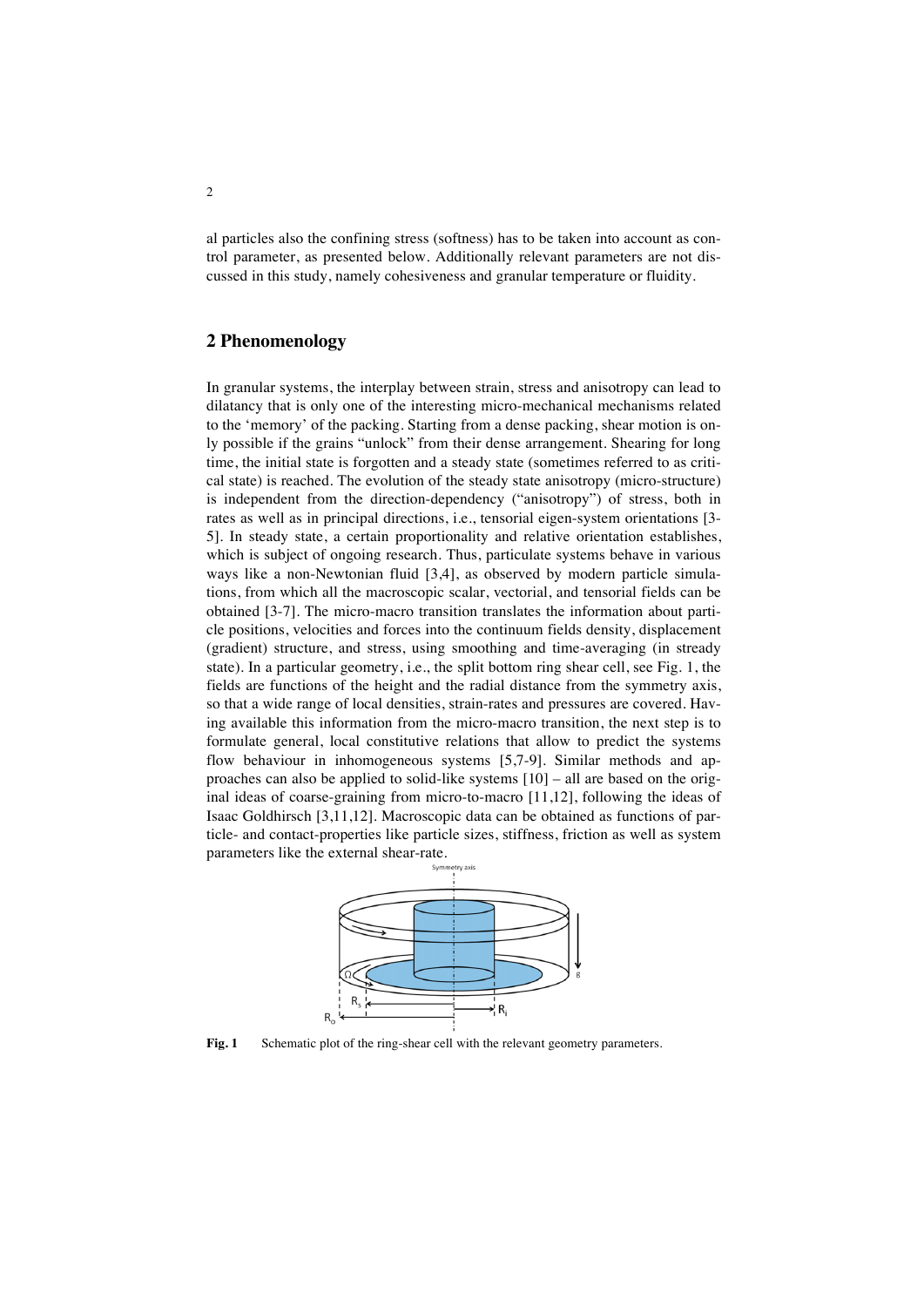Examples of the most basic element tests, i.e., small and representative systems with relevance for the micro-macro approach, involve homogeneous systems like the tri-axial box with pure-shear deformations [9,10], and planar flows with a mix of simple- and pure-shear [4]. Examples for inhomogeneous systems are simple-shear in avalanches on inclined planes [3], or the split-bottom ringshear cell [5-8]. One simulation of a homogeneous system allows for just one data-set, obtained with a good statistics due to global averaging. In inhomogeneous systems, on the other hand, by means of a suitable local and time averaging, a single simulation allows for the collection of plenty of data-sets (including the particle density, displacement, velocity or velocity gradient, stress and fabric for the micro-structure).

### **3 Results**

Here, a short summary of recent results on formulating the local granular rheology is presented and concluded with an outlook for future research.

When formulating a granular rheology, the starting point is the successful, simple, which formulating a granular filtcology, the starting point is the successful, simple,<br>and elegant so-called *μ*(*I*)-rheology [5,13], which relates the so-called macroscopic (bulk) friction, i.e., the shear-stress to pressure ratio  $\mu = \tau/p$ , in a sheared particulate system to the inertial number, i.e., the dimensionless strain-rate: and elegant so-called  $\mu$ <sub>(1)</sub>-incology [5,15], which relates the so-call

$$
I=\dot{\gamma}d_{\rm o}/\sqrt{p^{\,\prime}/\rho}
$$

with shear rate  $\dot{\gamma}$ , diameter  $d_0 = 0.0022$  m, mass-density  $\rho = 2000$  kg/m<sup>3</sup>, and pressure *p'*. The relation that describes well a wide variety of flows [13] of hard, cohesionless particles, at various strain rates is:

$$
\mu(I) = \mu_0 + (\mu_\infty - \mu_0) \frac{1}{1 + I_0/I}
$$
\n(1)

where  $\mu_0 = 0.15$  and  $\mu_\infty = 0.42$  represent the zero and infinite strain rate limits, respectively, and the characteristic dimensionless strain-rate is  $I_0 = 0.06$ , where inertia effects considerably kick in. Since the simulations presented below concern particle simulations with a very small coefficient of particle contact friction,  $\mu_p =$  $0.01$ , the dependence of the coefficients in Eq. (1) on friction is not considered. where  $\mu_0 = 0.15$  and  $\mu_\infty = 0.72$  represent the zero and infinite strain rate inities, i.e.

with a certain analytical relation, as given by  $($ 

The first correction to the  $\mu(I)$ -rheology is relevant for soft particles, as based on the results by Singh et al. [5]; it was originally given as linear additive term to the above rheology for small strain-rates [5], however, it can also be rephrased as multiplicative correction factor: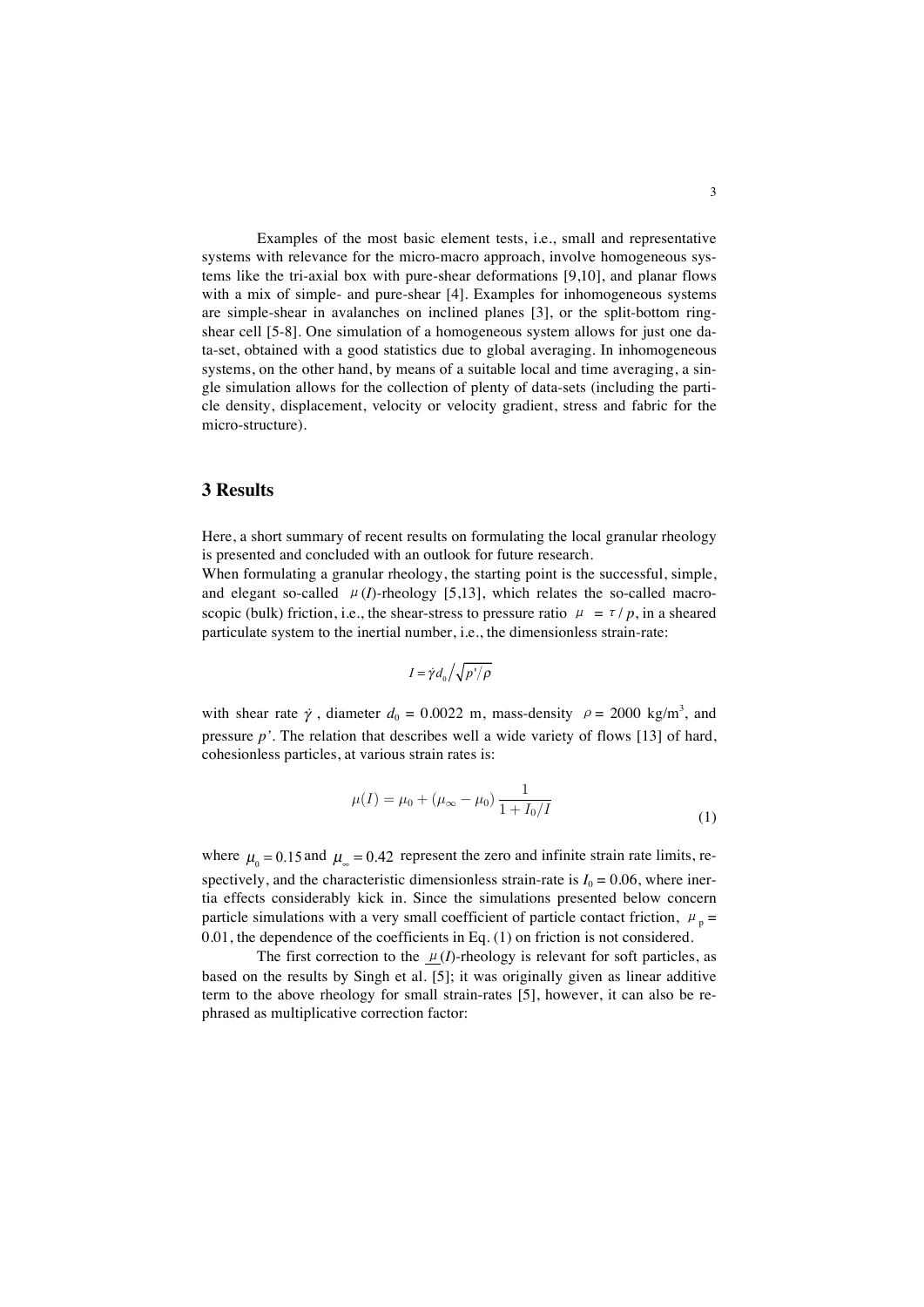$$
\mu(I, p) = \mu(I) \left( 1 - \left( \frac{p}{p_0} \right)^{1/2} \right) \tag{2}
$$

with the dimensionless pressure  $p = p' d_0 / k$ , the characteristic pressure at which this correction becomes considerable,  $p_0 = 0.9$ , and the stiffness  $k = 100$  N/m. This correction accounts for a range of particle stiffness (or softness), but also for different magnitudes of gravity, as in a centrifuge or on the moon. This approach allows describing granular flows using a local approach, in opposition to non-local models, saving the beautiful simplicity of locality and extending the basic model by including neglected features. Additional corrections for cohesive particles involve the so-called Bond-number (*Bo*), as studied elsewhere [6,7] and ignored in the following.

Both dimensionless numbers can be expressed as a ratio of time-scales, namely  $I = t_{\gamma}/t_{p}$  and  $p = (t_{p}/t_{c})^{2}$ , where the subscripts denote strain-rate, pressure and contact duration, respectively.

In order to complete the rheology for soft, compressible particles, a relation for the density as function of pressure and shear rate is missing:

$$
\phi(I, p) = \phi_c \left( 1 + \frac{p}{p_\phi^c} \right) \left( 1 - \frac{I}{I_\phi^c} \right) \tag{3}
$$

with the critical or steady state density under shear, in the limit of vanishing pressure and inertial number,  $\phi_c = 0.648$ , the strain rate for which dilation would turn to fluidization,  $I^c_{\phi} = 0.85$ , and the typical pressure level for which softness leads to huge densities,  $p_{\phi}^c = 0.33$  (double, due to the linear contact model). Note that both correction terms are valid only for sufficiently small arguments: Too large inertial numbers would fully fluidize the system so that the rheology should be that of a granular fluid, for which kinetic theory applies, while too large pressure would lead to enormous overlaps, for which the contact model and the particle simulation become questionable. In the following, the considered inertial numbers are *I* < 0.1, while the pressures are  $p < 0.01$ .

A small correction to the functional form of Eq. (3) removes the invalidity for large arguments, while remaining identical to first order Taylor expansion for small arguments:

$$
\phi(I, p) = \phi_c \exp\left(\frac{p}{p_{\phi}^c}\right) \exp\left(-\frac{I}{I_{\phi}^c}\right) \tag{4}
$$

From a rapid and moderate external rotation frequency, *f*, of the splitbottom ring shear cell, with split at  $R_s = 0.085$  m, representative data from Ref. [5]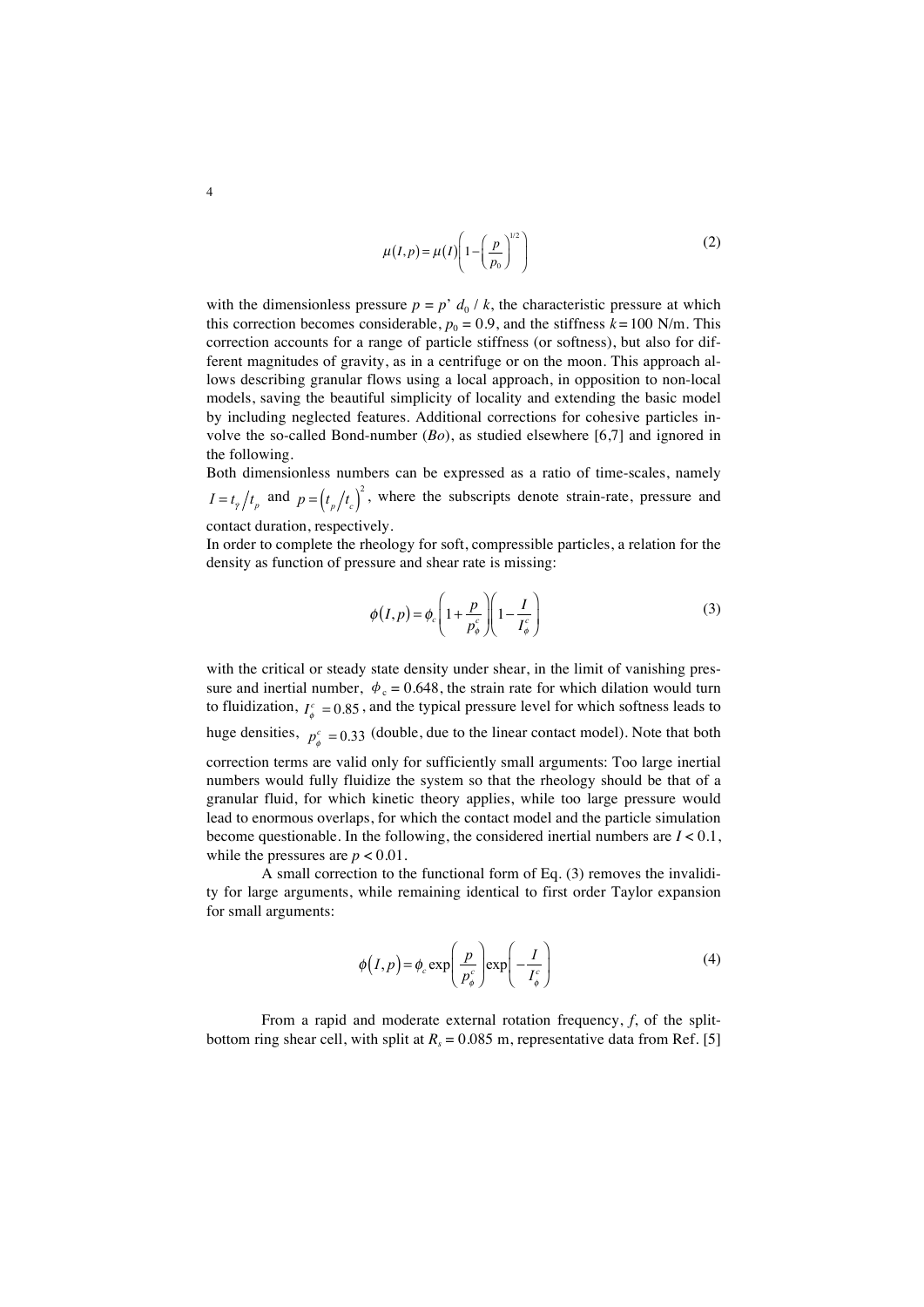are plotted in Fig. 2 against the radial position. Higher confining stress corresponds to a higher density, deeper below the free surface, while the density is reduced in the shear band, proportional to the local shear-rate, due to dilatancy. Overall the simulation data agree very well with the corrected density from the analytical Eq. (3), where only local information enters, besides some scatter and more systematic deviations in the tails of the shear band, away from the split, where the local strain rates are very small.



**Fig. 2** Density for rapid (top) and moderate (bottom) rotation frequency, plotted against the radial distance r, with data from particle simulations in Ref. [5], using the external rotation rates,  $f = \Omega/2\pi$ , given above the panels, filtered at three different (approx.) pressure levels, *p*, as given in the inset (i.e. red, green and blue correspond to: close to the surface, in the middle, and closer to the bottom). The lines correspond to Eq. (3), with all parameter values given in the main text; the horizontal lines give the low stress and strain-rate limit, φc. The thin lines in the top-panel represent Eq. (3) while the thicker lines represent the improved form in Eq. (4).

The macroscopic friction, i.e., the shear stress ratio, is plotted in Fig. 3, against the radial position for the same data-sets, in comparison with the classical rheolo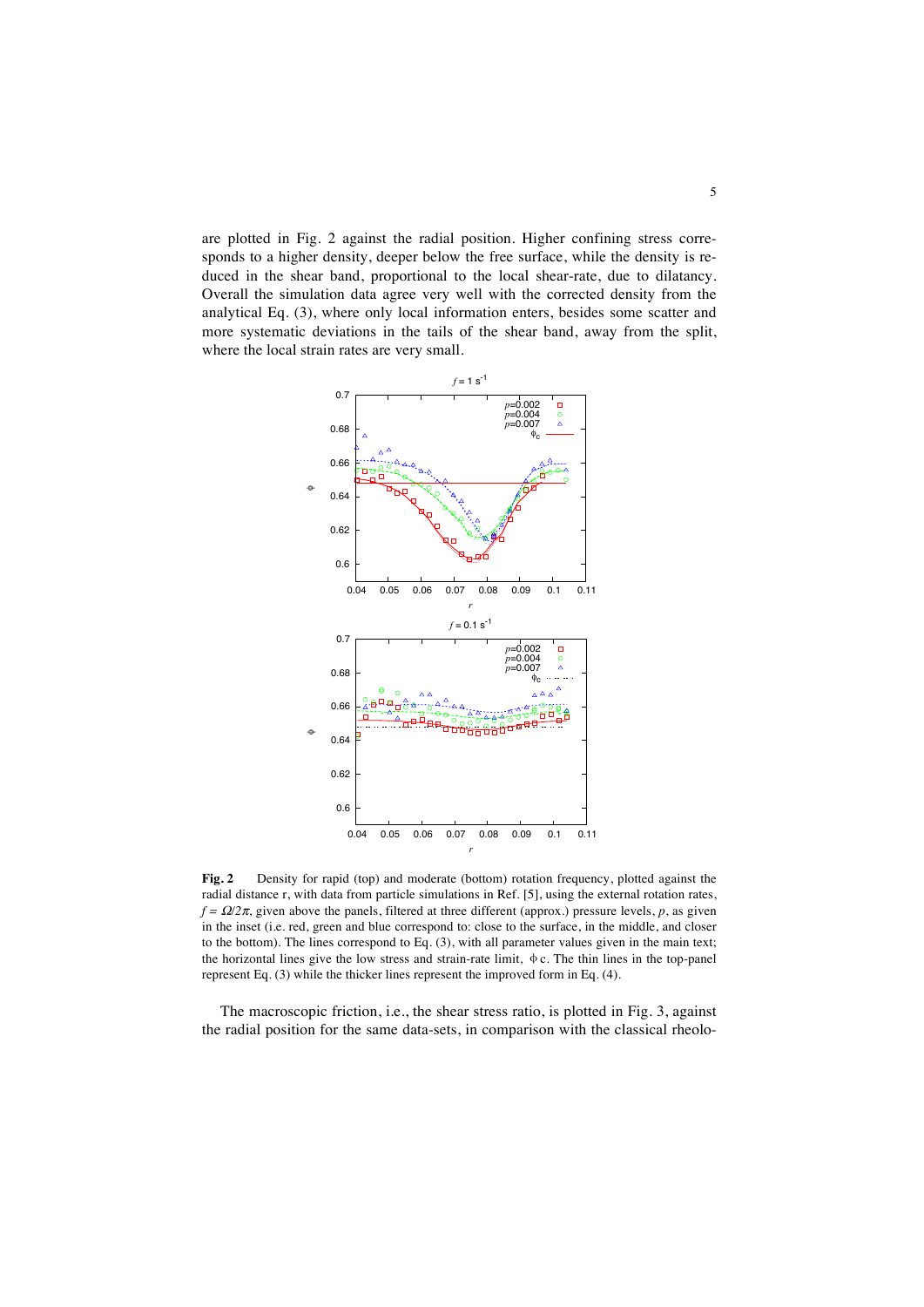gy of Eq. (1) and the pressure-dependent rheology, Eq. (2). The pressure dependence is improved when using the latter, especially in the tails, for the slower rotation rate, where the classical rheology has no pressure dependence. Nevertheless, in the tails the stress ratio does not agree well with theory, indicating a missing additional correction term that accounts for a combination of very low strain-rate and finite granular temperature effects playing a dominating role in those regimes, see Ref. [5] for more details.



**Fig. 3** Shear stress ratio, μ, for the same simulations as in Fig. 2. The lines correspond to Eq. (1), the classical rheology (thin lines), or Eq. (2), the corrected soft rheology (thick lines), with parameters as given in the main text. The horizontal dotted lines give the constant low strain-rate limit,  $\mu_0$ .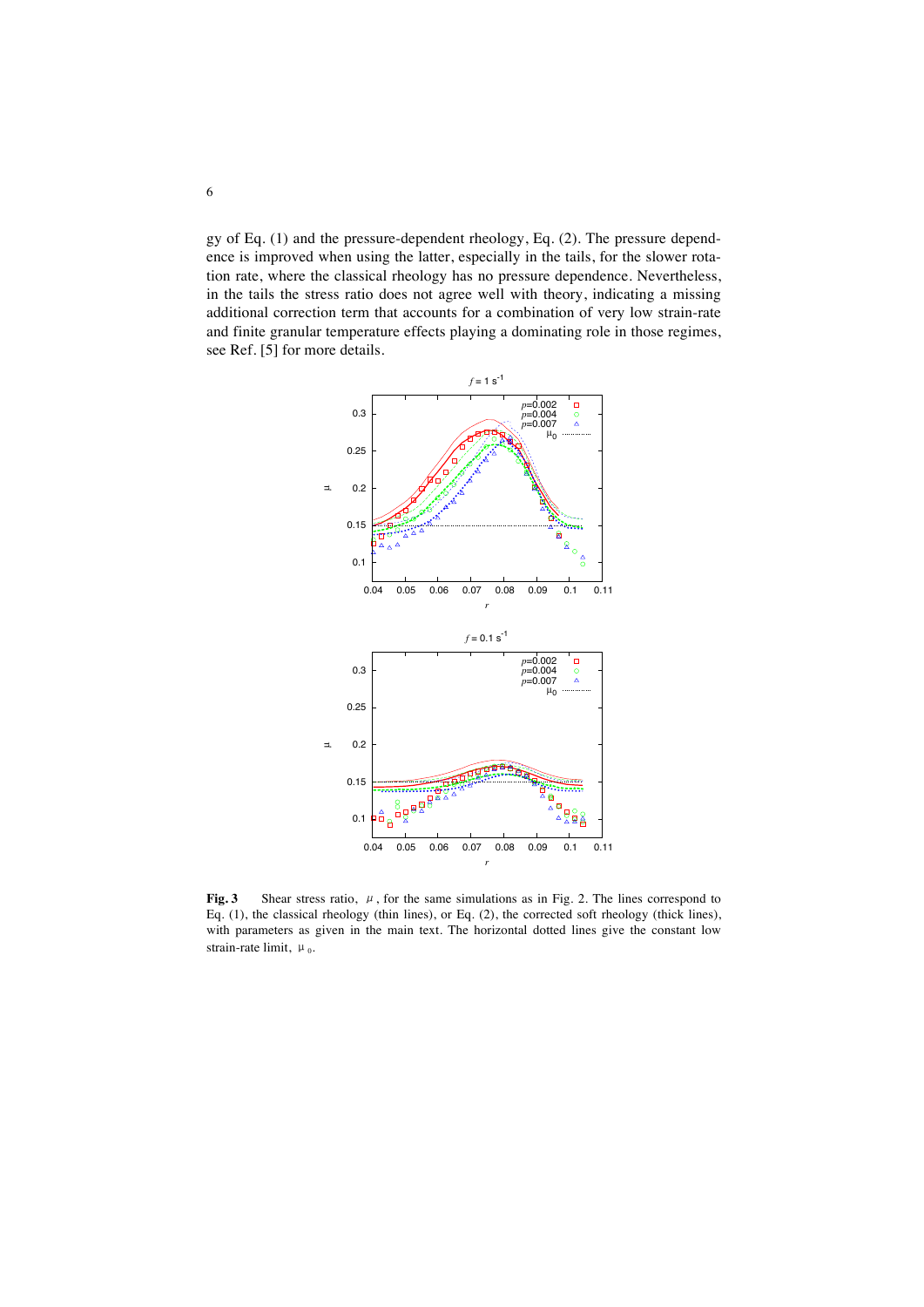#### **Conclusions and Outlook**

In conclusion, particle simulations and the micro-macro transition can guide the development of new rheological particle-flow models that include and combine various mechanisms, which are quantified by dimensionless numbers. The original rheology for hard, cohesionless particles was generalized to include the effect of large confining stress and softness (or compressibility) of the particles. Both density and shear stress ratio are well predicted by the improved, pressure dependent rheology model, especially in the centre of the shear band. However, in the tails deviations still occur, which can be due to several reasons: (i) the statistics is much worse in areas where the strain rate is small, (ii) the system has not yet reached the true steady state – as reported in Ref. [14], (iii) there can be non-local effects as encompassed, e.g., by a "fluidity" variable, as used in Ref. [15-18], or there are additional local corrections needed, as proposed in Ref. [19] and reported as relevant for the present system in Ref. [5].

Ongoing research is aiming at finding such further corrections for very small strain rates, but also for cohesive particles. As next step the implementation of such multi-purpose, generalized flow/rheology models into continuum solvers is in progress. Final step is the development of fully tensorial flow models, as suggested in Refs. [3,4], that are needed to account for all the non-Newtonian aspects of particulate and granular matter.

### **References**

- 1. S. Luding, The effect of friction on wide shear bands, Part. Sci. Tech. 26, 33-42, 2008
- 2. S. Luding and F. Alonso-Marroquin, The critical-state yield stress (termination locus) of adhesive powders from a single experiment, Granular Matter 13, 109-119, 2011
- 3. T. Weinhart, R. Hartkamp, A. R. Thornton, and S. Luding, Coarse-grained local and objective continuum description of 3D granular flows down an inclined surface, Phys. Fluids 25, 070605, 2013
- 4. R. Hartkamp, B. Todd, and S. Luding, A constitutive framework for the non-Newtonian pressure tensor of a simple fluid under planar flows, J. Chem. Phys. 138, 244508, 2013
- 5. A. Singh, K. Saitoh, V. Magnanimo, and S. Luding, Role of gravity or confining pressure and contact stiffness in granular rheology, New J. Phys. 17, 043028, 2015
- 6. A. Singh, V. Magnanimo, K. Saitoh, and S. Luding, Effect of cohesion on shear banding in quasi-static granular material, Phys. Rev. E 90(2), 022202, 2014
- 7. S. Roy, A. Singh, S. Luding, and T. Weinhart, Micro-macro transition and simplified contact models for wet granular materials, Comp. Part. Mech. Online, 2015
- 8. S. Roy, S. Luding, and T. Weinhart, Towards hydrodynamic simulations of wet particle systems, Procedia Engineering 102, 1531 - 1538, 2015 (ISSN 1877-7058)
- 9. F. Göncü, and S. Luding, Effect of particle friction and polydispersity on the macro-scopic stress-strain relations of granular materials, Acta Geotechnica 8, 629-643, 2013
- 10. N. Kumar, S. Luding, and V. Magnanimo, Macroscopic model with anisotropy based on micro-macro informations, Acta Mechanica 225(8), 2319-2343, 2014